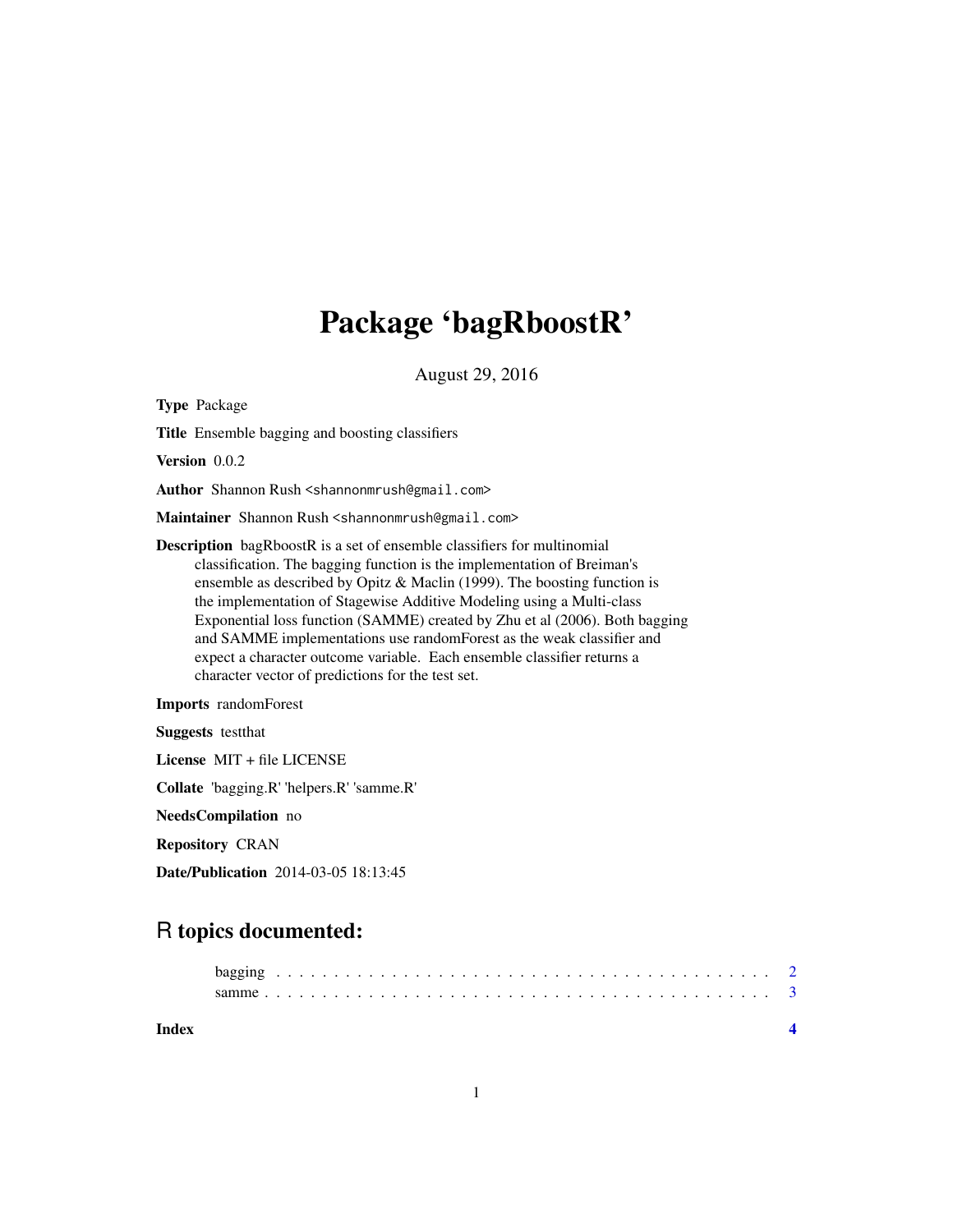#### <span id="page-1-0"></span>Description

Makes multiple predictions on test set using resampled variations of data set. Uses randomForest as the weak classifier and expects a multinomial character outcome variable. Returns a final test set prediction with each forest having an equal vote. Implementation of Breiman's ensemble bagging classifier as described by Obitz & Maclin (1999).

#### Usage

```
bagging(formula, data, test, m = 5, ntree = 500, mtry = NULL, trace = T)
```
#### **Arguments**

| formula | A formula expression for the classifier model. Expects the form outcome $\sim$<br>predictors with a single outcome variable. The outcome variable is expected to<br>be of type character. |
|---------|-------------------------------------------------------------------------------------------------------------------------------------------------------------------------------------------|
| data    | A data frame consisting of the training data set. Must include all variables de-<br>scribed in the formula including the outcome variable.                                                |
| test    | A data frame consisting of the test set to be predicted. Must include all predictor<br>variables. May include outcome variable.                                                           |
| m       | Number of classifiers to vote on final prediction. Defaults to 5.                                                                                                                         |
| ntree   | Number of trees for each random Forest to grow. Defaults to 500.                                                                                                                          |
| mtry    | Number of variables random Forest randomly samples as candidates at each split.<br>Defaults to the square root of the number of variables in data.                                        |
| trace   | Setting for random Forest do.trace. Defaults to TRUE.                                                                                                                                     |

#### Value

Character vector consisting of a final prediction for each test set sample.

#### Author(s)

Shannon Rush <shannonmrush@gmail.com>

#### References

Breiman, L. (1996) "Bagging Predictors", Machine Learning, 26, 123-140.

Opitz, D. and Maclin, R. (1999) "Popular Ensemble Methods: An Empirical Study", Journal of Artificial Intelligence Research, 11, 169-198. [http://www.d.umn.edu/~rmaclin/publications/](http://www.d.umn.edu/~rmaclin/publications/opitz-jair99.pdf) [opitz-jair99.pdf](http://www.d.umn.edu/~rmaclin/publications/opitz-jair99.pdf)

#### See Also

[randomForest](#page-0-0)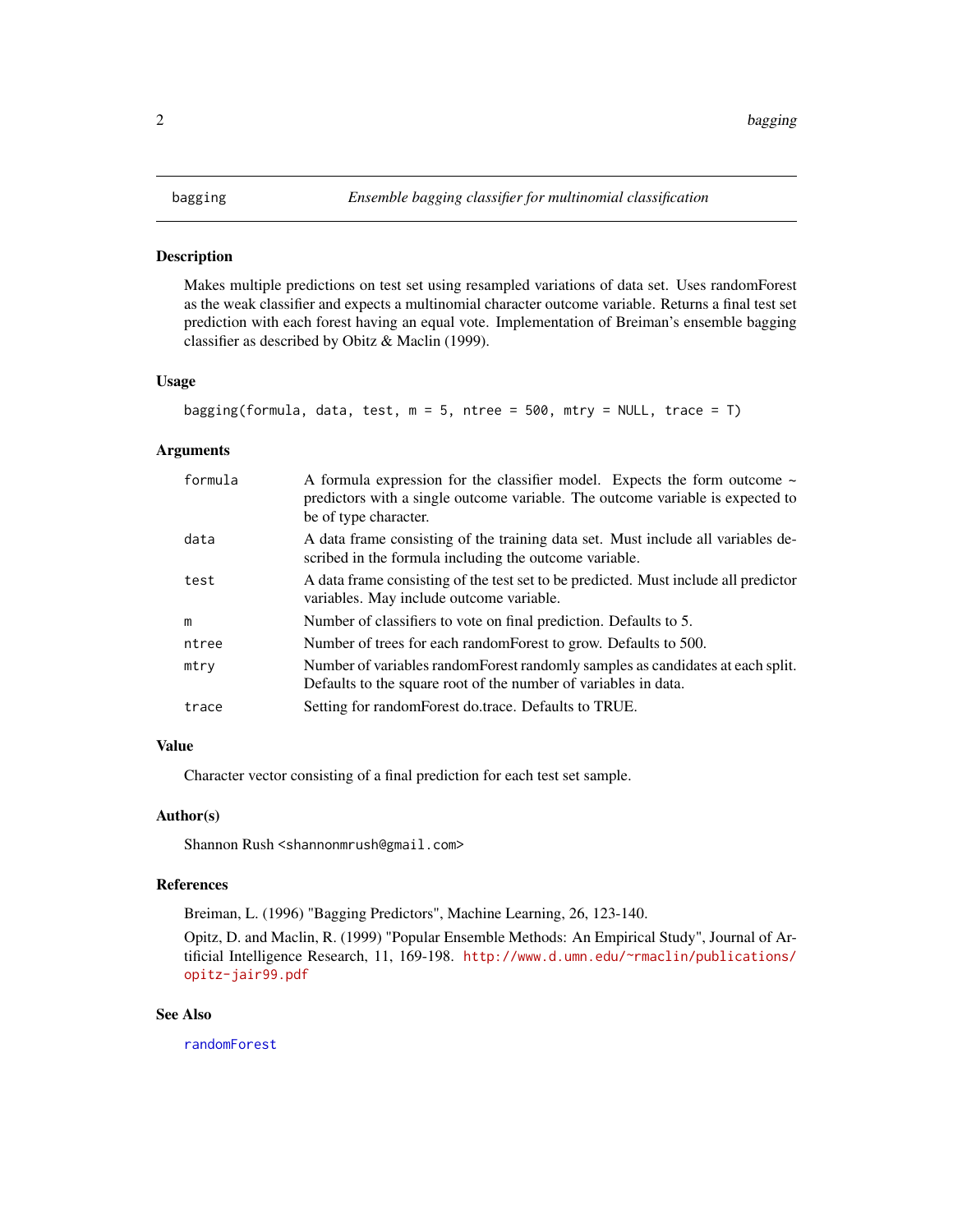<span id="page-2-0"></span>

#### Description

Makes multiple predictions on the test set using samples chosen from the data set based on past performance. Uses randomForest as the weak classifier and expects a multinomial character outcome variable. Makes a final prediction on the test set based on votes by the classifiers weighted by performance. Implementation of Zhu et al.'s Stagewise Additive Modeling using a Multi-class Exponential loss function (2006).

#### Usage

```
samme(formula, data, test, m = 5, trace = T, ntree = 500, mtry = NULL)
```
#### **Arguments**

| formula | A formula expression for the classifier model. Expects the form outcome $\sim$<br>predictors with a single outcome variable. The outcome variable is expected to<br>be of type character. |
|---------|-------------------------------------------------------------------------------------------------------------------------------------------------------------------------------------------|
| data    | A data frame consisting of the training data set. Must include all variables de-<br>scribed in the formula including the outcome variable.                                                |
| test    | A data frame consisting of the test set to be predicted. Must include all predictor<br>variables. May include outcome variable.                                                           |
| m       | Number of classifiers to vote on final prediction. Defaults to 5.                                                                                                                         |
| trace   | Setting for randomForest do.trace. Defaults to TRUE.                                                                                                                                      |
| ntree   | Number of trees for each random Forest to grow. Defaults to 500.                                                                                                                          |
| mtry    | Number of variables random Forest randomly samples as candidates at each split.<br>Defaults to the square root of the number of variables in data.                                        |

#### Value

Character vector consisting of a final prediction for each test set sample.

#### Author(s)

Shannon Rush <shannonmrush@gmail.com>

#### References

Zhu, J., Rosset, S., Zou, H. and Hastie, T. (2005). Multiclass AdaBoost. Technical report, Stanford Univ. <http://www.stanford.edu/~hastie/Papers/samme.pdf>

#### See Also

[randomForest](#page-0-0)